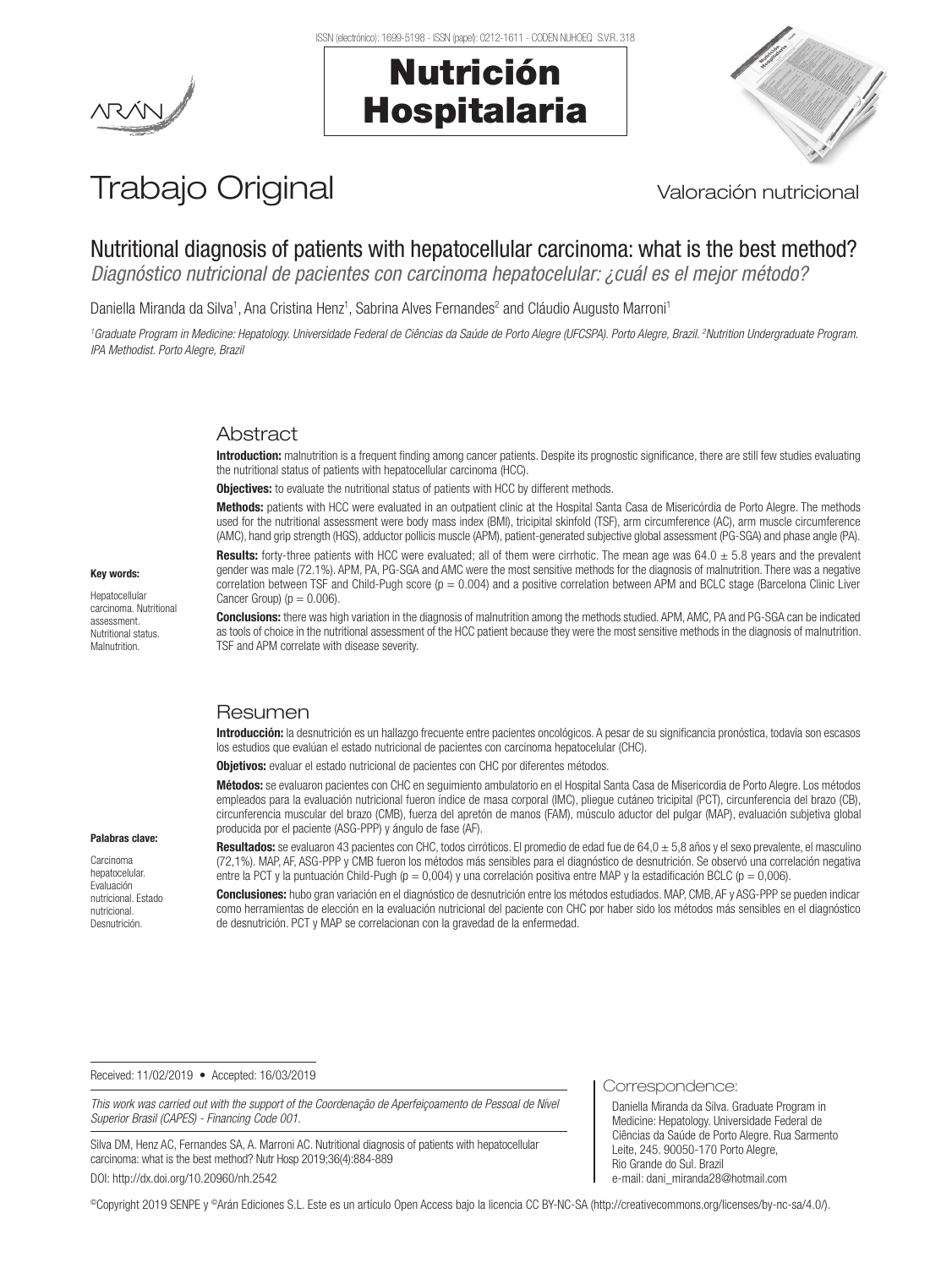## **INTRODUCTION**

Cancer is a pathology that has serious implications on the health status of the individual, with nutritional aspects being one of the most compromised. Malnutrition is a frequent finding among oncology patients. Its prevalence can range from 30% to more than 70%, depending on the type of tumor, staging and profile of the patient (1-4).

Patients with hepatocellular carcinoma (HCC) are at increased risk of malnutrition because tumor progression can directly affect liver function, which plays a central role in nutrients metabolism (5). Besides that, the majority of HCC cases occur in patients with underlying cirrhosis (6), which is, in turn, a disease that presents nutritional damage as a common complication (7).

Several studies have demonstrated the prognostic significance of malnutrition in cancer. Malnutrition is associated with an increased incidence of comorbidities, increased mortality, reduced survival time, reduced quality of life, longer hospitalization and consequent higher hospital costs (1,8-10). In addition, malnutrition has a negative impact on the efficacy of cancer therapy, resulting in low response, low tolerance and high toxicity to the treatment (9,11).

Despite the importance of malnutrition for the clinical evolution of cancer patients, there is no method of nutritional assessment considered as the gold standard (4,12). In the nutritional assessment of patients with HCC, it should be considered that the changes caused by hepatic dysfunction prevent the use of the more traditional tools (13).

Despite the wide range of scientific publications about the nutritional status of cancer patients, there are still few studies that specifically evaluate HCC patients. Therefore, the objective of this study was to evaluate the nutritional status of patients with hepatocellular carcinoma by different methods of nutritional assessment.

## **METHODS**

This was a cross-sectional study conducted between November 2016 and May 2017. Adult patients  $(> 18$  years) with HCC diagnosis due to different etiologies, who were being followed up at the Gastroenterology Outpatient Clinic, at the Liver Transplant Outpatient Clinic and at the Hepatopathy Outpatient Clinic of the Santa Clara Hospital of the Irmandade Santa Casa de Misericórdia de Porto Alegre were invited to participate in the study.

Patients who were participating in dietetic programs or physical activity for weight gain, patients with cancers other than HCC, those who did not present sufficient psychic and cognitive conditions to fill in the questionnaires, illiterates, and those who did not present physical and motor conditions for anthropometric evaluation were excluded from the study.

All participants agreed to participate in the study by reading and signing the informed consent form. This research protocol was approved by the Research Ethics Committee of the Irmandade Santa Casa de Misericórdia de Porto Alegre (protocol 1.780.500) and the Federal University of Health Sciences of Porto Alegre (UFCSPA) (protocol 1.827.929).

The study protocol included the assessment of nutritional status and functional assessment, both performed by a trained nutritionist, in addition to the collection of socio-demographic data. Directly from the patients' records, data related to the diagnosis and treatment of HCC, Child-Pugh score, comorbidities, results of laboratory tests, imaging tests, anatomical pathology and clinical history were collected.

The HCC classification was defined by a hepatologist through the Barcelona Clinic Liver Cancer Group (BCLC) staging system. The Model for End Stage Liver Disease (MELD) score was calculated through the patient's laboratory tests.

## ANTHROPOMETRY

Weight was measured using a Filizola 100 g resolution scale and height with a wall-mounted stadiometer. The body mass index (BMI) was calculated using the formula: weight (kg)/height<sup>2</sup> and classified according to World Health Organization (WHO) (14) cut-off points for adults or according to Lipschitz (15) for elderly.

The arm circumference (AC) was measured with an inelastic tape at the midpoint of the non-dominant arm. A scientific skinfold caliper (Cescorf®) was used for triceps skinfold measurement (TSF). To determine muscle mass, the anthropometric parameter used was the arm muscle circumference (AMC), which takes AC and TSF into account by the following equation: AMC (cm)  $=$  AC (cm) -  $\pi$  x [TSF (mm)  $\div$  10]. The results obtained were related to the default values shown in Frisancho's percentiles tables (16) and classified according to Blackburn BL and Thornton PA (17).

#### FUNCTIONAL ASSESSMENT

A mechanical hand grip dynamometer of adjustable handle (Baseline®, Smedley Spring model) was used to assess the hand grip strength (HGS). The assessment was performed in the non-dominant hand, in triplicate, and highest value result was classified according to the cut-off points proposed by Budziareck MB et al. (18).

# ASSESSMENT OF ADDUCTOR POLLICIS **MUSCLE**

The thickness of the adductor pollicis muscle (APM) was measured using a scientific skinfold caliper (Cescorf®). The measurement was performed in triplicate and the final value obtained from the average of the three measurements was used. Patients with APM values below p5 as proposed by González et al. (19) were considered as undernourished.

# PATIENT-GENERATED SUBJECTIVE GLOBAL ASSESSMENT

The Patient-Generated Subjective Global Assessment (PG-SGA) was performed following the protocol validated by Ottery FD (20).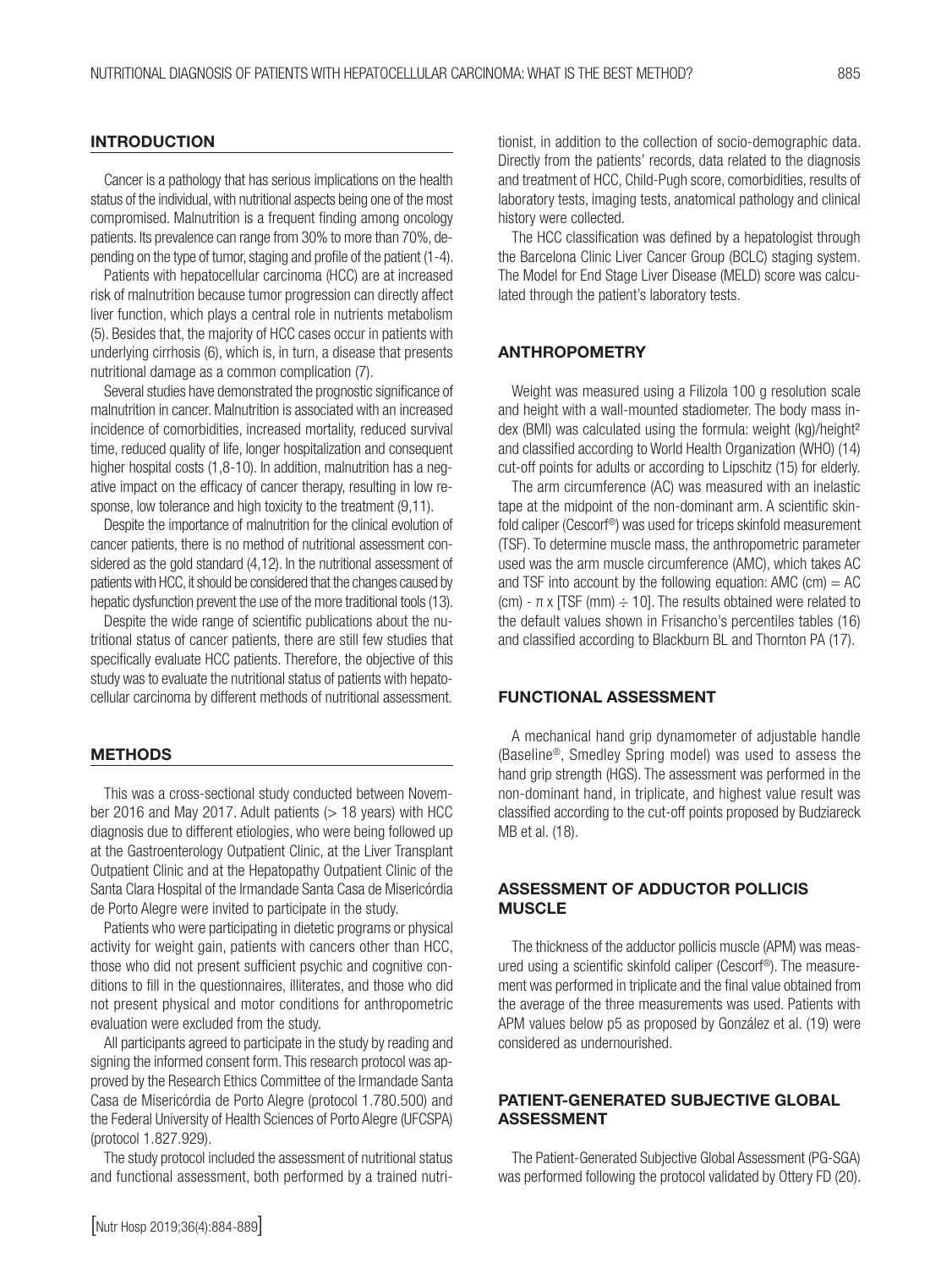#### BIOELECTRICAL IMPEDANCE ANALYSIS (BIA)

For the assessment of the phase angle (PA), a bioelectrical impedance Biodynamic® model 450 device (Seattle, WA, USA) was used. The electrical current used in the measurement is 800 A and 50 kHz.

The patient remains in supine position, comfortable and relaxed, with hands and feet parallel to the body. One electrode was placed on the dorsal hand, at the middle finger level, and one in the wrist joint, both on the right side. Another pair of electrodes was placed on the dorsal foot, at the middle toe level, and in the ankle joint, also on the right side.

The patients were classified according to the cut-off point proposed by Fernandes SA et al. (7).

# STATISTICAL ANALYSIS

Statistical analyses of the data were performed using the SPSS (Statistical Package for Social Sciences) software version 21.0 and a significance level of 5% ( $p \le 0.05$ ).

The quantitative variables were described by mean and standard deviation or median value and interquartile amplitude. The categorical variables were described using absolute and relative frequencies.

Pearson's Chi-square test was used to assess the association between categorical variables. The Cochran test was applied to compare the nutritional status among the methods of nutritional assessment.

Spearman's correlation test was used to assess the associations between nutritional assessment methods and disease staging.

#### **RESULTS**

The sample was composed of 43 patients, all with diagnosis of hepatocellular carcinoma associated with cirrhosis. The mean age was  $64.0 \pm 5.8$  years, the prevalent sex was male (72.1%). The clinical characteristics of the sample studied are described in table I.

Regarding the HCC treatment, there were 13 patients (30.2%) in the transplant waiting list and concomitant indication for chemoembolization, 12 patients (27.9%) were exclusively indicated for treatment with chemoembolization, nine patients (20.9%) were on transplant waiting list, five patients (11.6%) were being treated with sorafenib, three patients (7%) had palliative treatment and one patient (2.3%) had indication for hepatectomy.

In the physical evaluation, it was observed that 44.2% of the patients presented fluid retention, three of them (7%) with ascites, ten patients (23.3%) with edema and five (11.6%) presented both.

The assessment of nutritional status according to the different methods presented discrepancies, ranging from 11.6% to 58.1% in the diagnosis of malnutrition. The nutritional assessment is described in table II.

As observed in figure 1, there was a statistical difference between the diagnoses of malnutrition by the different methods.

In the correlation analysis between the nutritional assessment methods and staging HCC and cirrhosis scores, a negative cor-

|  |  |  | Table I. Sample characterization |
|--|--|--|----------------------------------|
|--|--|--|----------------------------------|

| <b>Variables</b>                            | n = 43         |
|---------------------------------------------|----------------|
| Age (years) - mean $\pm$ SD                 | $64.0 \pm 5.8$ |
| Gender - $n$ (%)                            |                |
| Male                                        | 31(72.1)       |
| Female                                      | 12 (27.9)      |
| Number of nodules - median (P25-P75)        | $2(1-2)$       |
| Etiology of cirrhosis - n (%)               |                |
| Alcohol                                     | 9(20.9)        |
| <b>HCV</b>                                  | 24 (55.8)      |
| <b>HBV</b>                                  | 4(9.3)         |
| HCV+ alcohol                                | 4(9.3)         |
| <b>NAFLD</b>                                | 2(4.7)         |
| Child-Pugh - n (%)                          |                |
| А                                           | 25 (58.1)      |
| B                                           | 16 (37.2)      |
| C                                           | 2(4.7)         |
| Meld - mean $\pm$ SD                        | $11.2 \pm 3.3$ |
| BCLC stage - n (%)                          |                |
| 0                                           | 4(9.3)         |
| А                                           | 13 (30.2)      |
| B                                           | 17 (39.5)      |
| C                                           | 8(18.6)        |
| D                                           | 1(2.3)         |
| Diagnostic time (months) - median (P25-P75) | 12 (6-24)      |
| Comorbidities - n (%)                       |                |
| SAH                                         | 18 (41.9)      |
| DM <sub>2</sub>                             | 12 (27.9)      |
| Smoking - n (%)                             |                |
| Active smoker                               | 6(14.0)        |
| Ex-smoker                                   | 30 (69.8)      |
| Alcoholism - n (%)                          |                |
| Active alcoholism                           | 2(4.7)         |
| Ex-alcoholic                                | 20 (46.5)      |
| Physical activity - n (%)                   |                |
| Active                                      | 5(11.6)        |
| Inactive                                    | 38 (88.4)      |

*SD: standard deviation; HCV: hepatitis C virus; HBV: hepatitis B virus; NAFLD: non-alcoholic fatty liver disease; MELD: Model for End Stage Liver Disease; BLCL: Barcelona Clinic Liver Cancer Group; SAH: systemic arterial hypertension; DM2: type 2 diabetes mellitus.*

relation was observed between TSF and Child-Pugh score ( $p =$ 0.004) and a positive correlation was found between APM and BCLC ( $p = 0.006$ ) (Table III).

#### **DISCUSSION**

The nutritional diagnosis of the HCC patient is directly related to their prognosis, so an effective and individualized dietary therapy is essential. For this, identifying the nutritional assessment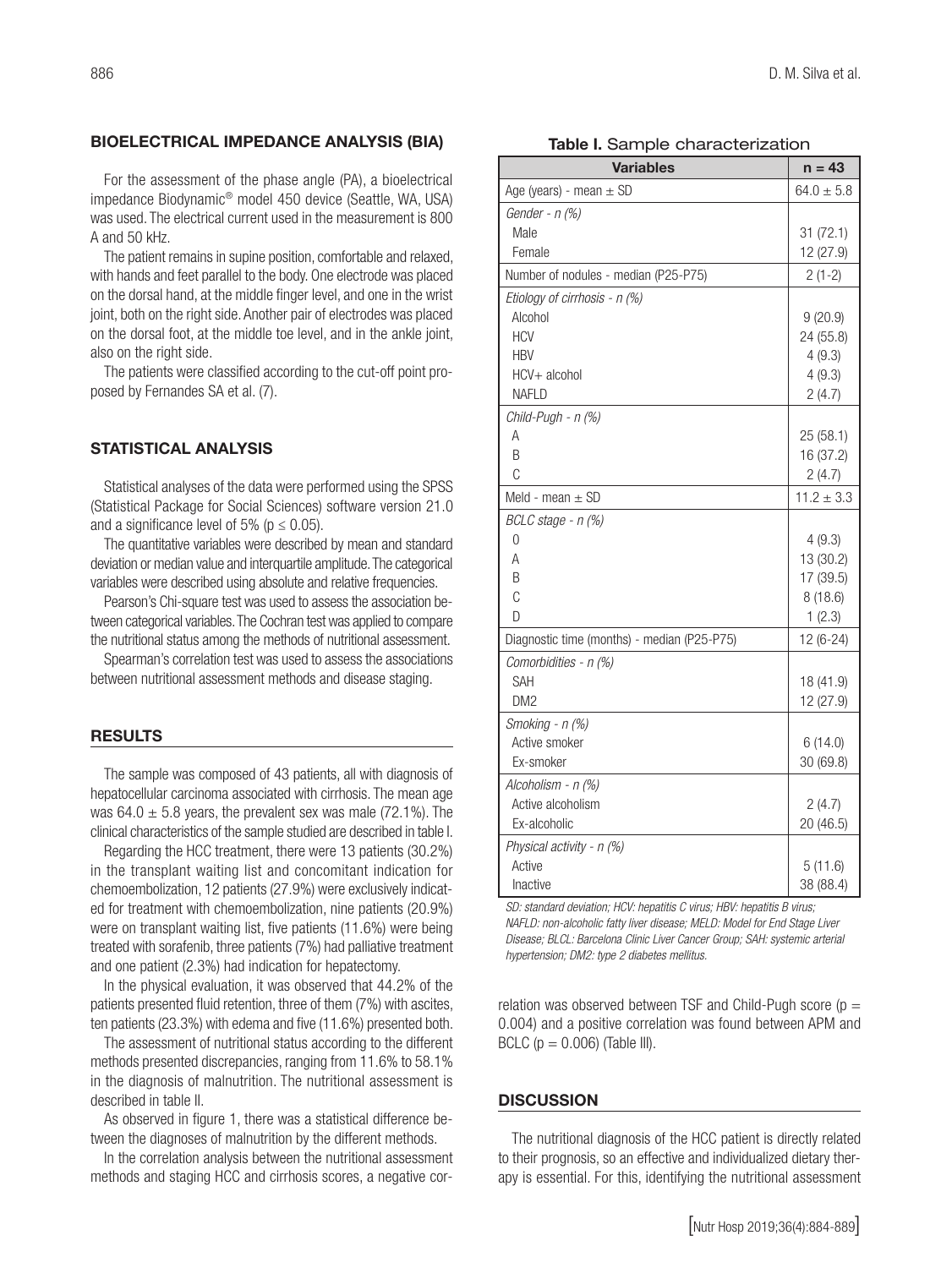| <b>Variables</b>      | $n = 43$  |  |  |
|-----------------------|-----------|--|--|
| $BMI - n$ (%)         |           |  |  |
| Malnutrition          | 5(11.6)   |  |  |
| Eutrophy              | 18 (41.9) |  |  |
| Overweight            | 14 (32.6) |  |  |
| Obesity               | 6(14.0)   |  |  |
| $AC - n$ (%)          |           |  |  |
| Severe malnutrition   | 2(4.7)    |  |  |
| Moderate malnutrition | 5(11.6)   |  |  |
| Mild malnutrition     | 10 (23.3) |  |  |
| Eutrophy              | 20 (46.5) |  |  |
| Overweight            | 4(9.3)    |  |  |
| Obesity               | 2(4.7)    |  |  |
| $TSF - n$ (%)         |           |  |  |
| Severe malnutrition   | 7(16.3)   |  |  |
| Moderate malnutrition | 2(4.7)    |  |  |
| Mild malnutrition     | 4(9.3)    |  |  |
| Eutrophy              | 10 (23.3) |  |  |
| Overweight            | 2(4.7)    |  |  |
| Obesity               | 18 (41.9) |  |  |
| $AMC - n$ (%)         |           |  |  |
| Severe malnutrition   | 0(0.0)    |  |  |
| Moderate malnutrition | 5(11.6)   |  |  |
| Mild malnutrition     | 20 (46.5) |  |  |
| Eutrophy              | 18 (41.9) |  |  |
| $HGS - n$ (%)         |           |  |  |
| Eutrophy              | 33 (76.7) |  |  |
| Malnutrition          | 10(23.3)  |  |  |
| $APM - n$ (%)         |           |  |  |
| Eutrophy              | 22 (51.2) |  |  |
| Malnutrition          | 21 (48.8) |  |  |
| $PA - n$ (%)          |           |  |  |
| Eutrophy              | 22 (51.2) |  |  |
| Malnutrition          | 21 (48.8) |  |  |
| $PG-SGA - n$ (%)      |           |  |  |
| Eutrophy              | 21 (48.8) |  |  |
| Moderate malnutrition | 13 (30.2) |  |  |
| Mild malnutrition     | 9(20.9)   |  |  |

| <b>Table II.</b> Nutrition status assessment |  |  |
|----------------------------------------------|--|--|
|----------------------------------------------|--|--|

*BMI: body mass index; HGS: hand grip strength; TSF: tricipital skinfold; AC: arm circumference; APM: adductor pollicis muscle; PA: phase angle; PG-SGA: patient-generated subjective global assessment; AMC: arm muscle circumference.* 

method characteristic for these patients becomes of paramount importance. Although liver cancer is one of the most prevalent cancers in the world (21), with HCC accounting for 70-85% of these cases (6), there are still few studies that evaluate the prevalence of malnutrition in this population.

Schütte K et al., in their study with 51 HCC patients, observed a prevalence of nutritional risk of 33.4 to 37%, assessed through Nutritional Risk Score (NRS) and Mini Nutritional Assessment (MNA), respectively. No patient was diagnosed as malnourished (12).



*BMI: body mass index; HGS: hand grip strength; TSF: tricipital skinfold; AC: arm circumference; APM: adductor pollicis muscle; PA: phase angle; PG-SGA: Patient-Generated Subjective Global Assessment; AMC: arm muscle circumference; MELD: Model for End Stage Liver Disease; BLCL: Barcelona Clinic Liver Cancer Group: r: Spearman's correlation coefficient.*

A similar finding was observed by Tsai AC et al. (2011), when assessing the nutritional status of 300 patients with HCC through two modified versions of the Mini Nutritional Assessment: a thai standard version (specific cut-off points for this population) and a



#### Figure 1.

Comparison of the percentage of malnutrition of the sample according to the different methods of nutritional assessment. BMI: body mass index; HGS: hand grip strength; TSF: tricipital skinfold; AC: arm circumference; APM: adductor pollicis muscle; PA: phase angle; PG-SGA: Patient-Generated Subjective Global Assessment; AMC: arm muscle circumference. Equal letters (a, b, c, d) do not differ by the multiple comparisons Cochrane's test at 5% significance.

### Table III. Correlation between the methods of nutritional assessment and disease staging

| anu uisease staying |                      |                      |                      |  |  |  |
|---------------------|----------------------|----------------------|----------------------|--|--|--|
| <b>Variables</b>    | <b>Child</b>         | <b>BCLC</b>          | <b>Meld</b>          |  |  |  |
| BMI                 | $r_{\rm s} = 0.100$  | $r_{\rm s}$ = -0.195 | $r_{s} = 0.233$      |  |  |  |
|                     | $(p = 0.523)$        | $(p = 0.290)$        | $(p = 0.133)$        |  |  |  |
| AC                  | $r_{\rm s}$ = -0.268 | $r_{\rm s}$ = -0.234 | $r_{\rm s}$ = -0.152 |  |  |  |
|                     | $(p = 0.083)$        | $(p = 0.132)$        | $(p = 0.332)$        |  |  |  |
| <b>TSF</b>          | $r_{\rm s} = -0.430$ | $r_{\rm s}$ = -0.172 | $r_{\rm s} = -0.109$ |  |  |  |
|                     | $(p = 0.004)$        | $(p = 0.269)$        | $(p = 0.488)$        |  |  |  |
| AMC                 | $r_{\rm s}$ = -0.096 | $r_{\rm s}$ = -0.293 | $r_{\rm s}$ = -0.072 |  |  |  |
|                     | $(p = 0.542)$        | $(p = 0.057)$        | $(p = 0.645)$        |  |  |  |
| <b>HGS</b>          | $r_{\rm s} = 0.064$  | $r_{\rm s} = 0.124$  | $r_{\rm s} = 0.040$  |  |  |  |
|                     | $(p = 0.684)$        | $(p = 0.430)$        | $(p = 0.798)$        |  |  |  |
| PA                  | $r_{\rm s} = 0.104$  | $r_{\rm s} = 0.229$  | $r_{\rm s} = 0.175$  |  |  |  |
|                     | $(p = 0.506)$        | $(p = 0.140)$        | $(p = 0.261)$        |  |  |  |
| PG-SGA              | $r_{s} = 0.289$      | $r_{\rm e} = 0.235$  | $r_{\rm s} = 0.098$  |  |  |  |
|                     | $(p = 0.060)$        | $(p = 0.128)$        | $(p = 0.532)$        |  |  |  |
| <b>APM</b>          | $r_{\rm e} = 0.285$  | $r_{\rm s} = 0.412$  | $r_{\rm s} = 0.100$  |  |  |  |
|                     | $(p = 0.064)$        | $(p = 0.006)$        | $(p = 0.524)$        |  |  |  |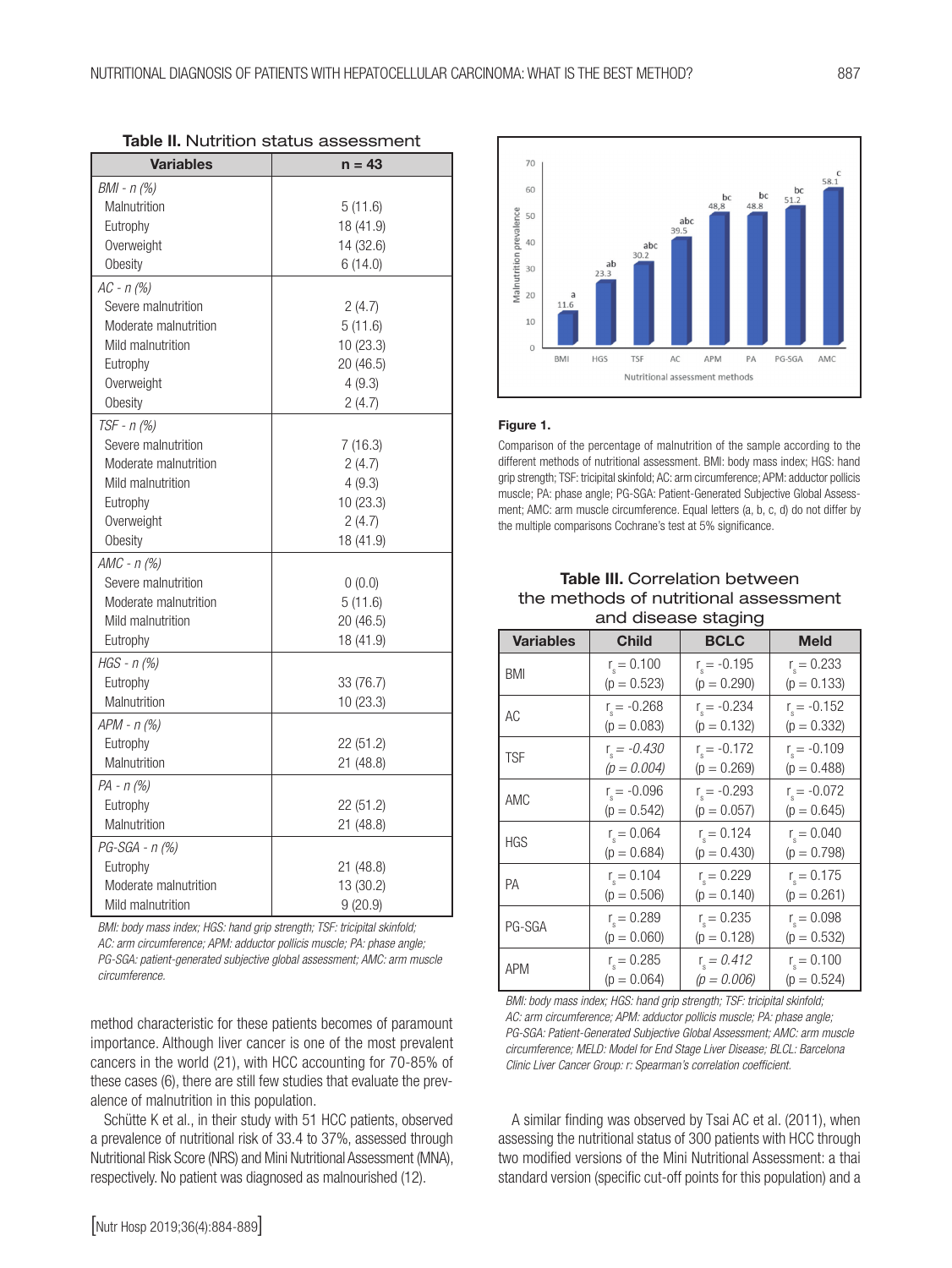thai version in which the BMI is replaced by AC and calf circumference. The prevalence of malnutrition was 2% and the risk of malnutrition ranged between 45 and 47% (22).

However, the present study identified a higher prevalence of malnutrition in HCC patients, greater than 50% according to PG-SGA and AMC. These differences can be justified according to the nutritional assessment tools used. In the studies by Schütte K et al. (12) and Tsai AC et al. (22), the individuals were assessed through MNA, a validated tool to the assessment of nutritional status of elderly patients, not being compatible with the population allocated in both studies.

When assessing the nutritional status of HCC patients by different methods, we found discrepancies in the diagnosis of malnutrition ranging from 11.6% to 58.1%.

According to BMI classification, we observed a low prevalence of malnutrition, 11.6%, and a high prevalence of overweight and obesity, 32.6% and 14%, respectively, being statistically different from the other methods (APM, PA, PG-SGA and AMC). BMI underestimates the prevalence of malnutrition in HCC patients because it reflects body weight, which in most cases presents significant alterations due to hydroelectrolytic disorders, which was observed in physical examination of more than 40% of our sample. This finding corroborates studies performed with cirrhotic (7,23-25) and oncological patients (12,26-28).

In view of these difficulties related to the actual body weight of the chronic hepatopathic patient, a method of nutritional diagnostic with great value is the HGS, which indirectly reflects the muscular functionality of the individual (29).

Despite the high prevalence of muscle depletion identified through APM and AMC, only 23.3% of the patients presented functionality loss according to the HGS. Although we can't asset, since we did not use all the criteria indicated by the European Working Group on Sarcopenia in Older People (EWGSOP) (30) in the evaluation of sarcopenia, we believe that the observed difference between the percentage of patients with reduced functionality and patients with loss of muscle mass is due to the fact that many of these were still in the pre-sarcopenia stage. In the pre-sarcopenia stage there is loss of muscle mass but without impairment of muscle strength or physical performance (30).

Through APM, malnutrition was identified in 48.8% of patients and a significant positive correlation with BCLC staging was observed. This means that, in our study, patients in the more advanced stages of the disease presented higher APM values, in agreement with other authors who showed that this is a poorly sensitive method in the assessment of liver disease patients (23-25).

With regard to arm measurements, 30.2% of the patients were classified as malnourished by TSF, 39.5% by AC and 58.1% by AMC. These findings are consistent with a greater mobilization of muscle mass in the assessed patients. Silva et al. also observed a higher prevalence, 74.4% of the sample, of muscle mass loss in the arm measurements of patients with esophageal and stomach cancer (31).

In this study, TSF was the only method showing a significant negative correlation with Child-Pugh score. In line with these findings, other authors observed correlation between Child-Pugh score and TSF (32,33). According to Alberino F et al., malnutrition is an independent risk factor for mortality and the inclusion of TSF and AMC improves the prognostic accuracy of Child-Pugh score (34).

Through PA, 48.8% of the patients were diagnosed with nutritional risk. These findings are in agreement with the literature, which defines PA as a good nutritional marker in liver disease, since it reflects the integrity of cell membranes and tissue homeostasis (35). According to Fernandes SA et al., 34.1% of the cirrhotic patients evaluated were malnourished according to PA and this was the only method capable of correlating malnutrition with Child-Pugh score (7). In Schütte study, 58.8% of patients had PA below 4.8° and this cut-off point was a predictor of mortality (12).

Several studies report PA as a clinically relevant indicator, predicting not only mortality (12,26,36), but also a reduction in muscle strength and quality of life (36). However, in our study we did not observe a correlation between PA and Child-Pugh, MELD or BCLC scores. Nevertheless, we believe that this absence of correlation was due to the sample size.

Some authors affirm that the nutritional assessment through Global Subjective Assessment (SGA) underestimates the prevalence and severity of malnutrition among cirrhotic patients (7,23,24). However, in our study, we chose to use PG-SGA, which is an adaptation of the original SGA proposed by Detsky et al., developed specifically for cancer patients (20).

Its seems to us that PG-SGA is a more comprehensive nutritional assessment method, since it encompasses both objective and subjective parameters, allowing an anthropometric analysis not only through weight, height and percentage of weight loss, but also of food consumption, symptoms of nutritional impact, physical examination, functionality and metabolic stress. This justifies that PG-SGA was one of the methods capable of identifying the highest percentage of malnourished patients (51.2%) in our sample. Even higher malnutrition rates were identified through the application of PG-SGA in other oncological populations, reaching 66% among patients with upper gastrointestinal tumors, correlating with mortality (37), 81% among patients with lung cancer (38) and up to 94.2% among palliative cancer patients (39). According to our experience, PG-SGA is a simple, easy-to-apply tool that requires 10-15 minutes to fulfill.

Recently, the Global Leadership Initiative on Malnutrition (GLIM) was convened by several of the major global clinical nutrition societies with the intent to build a global consensus about the diagnostic criteria for malnutrition in adults in clinical settings (40). The malnutrition classification criteria is divided into phenotypic criteria (non-voluntary weight loss, BMI and reduced muscle mass) and etiological criteria (reduced dietary intake and inflammation or disease severity). To diagnose malnutrition, at least one phenotypic criterion and one etiologic criterion should be present (40). Since the GLIM consensus was published in the second semester of 2018 and our study was developed between 2016 and 2017, we did not use its criteria for the diagnosis of malnutrition, which may be a limitation of our study.

Based on the results presented, it can be concluded that there was great variance in the malnutrition diagnosis among the meth